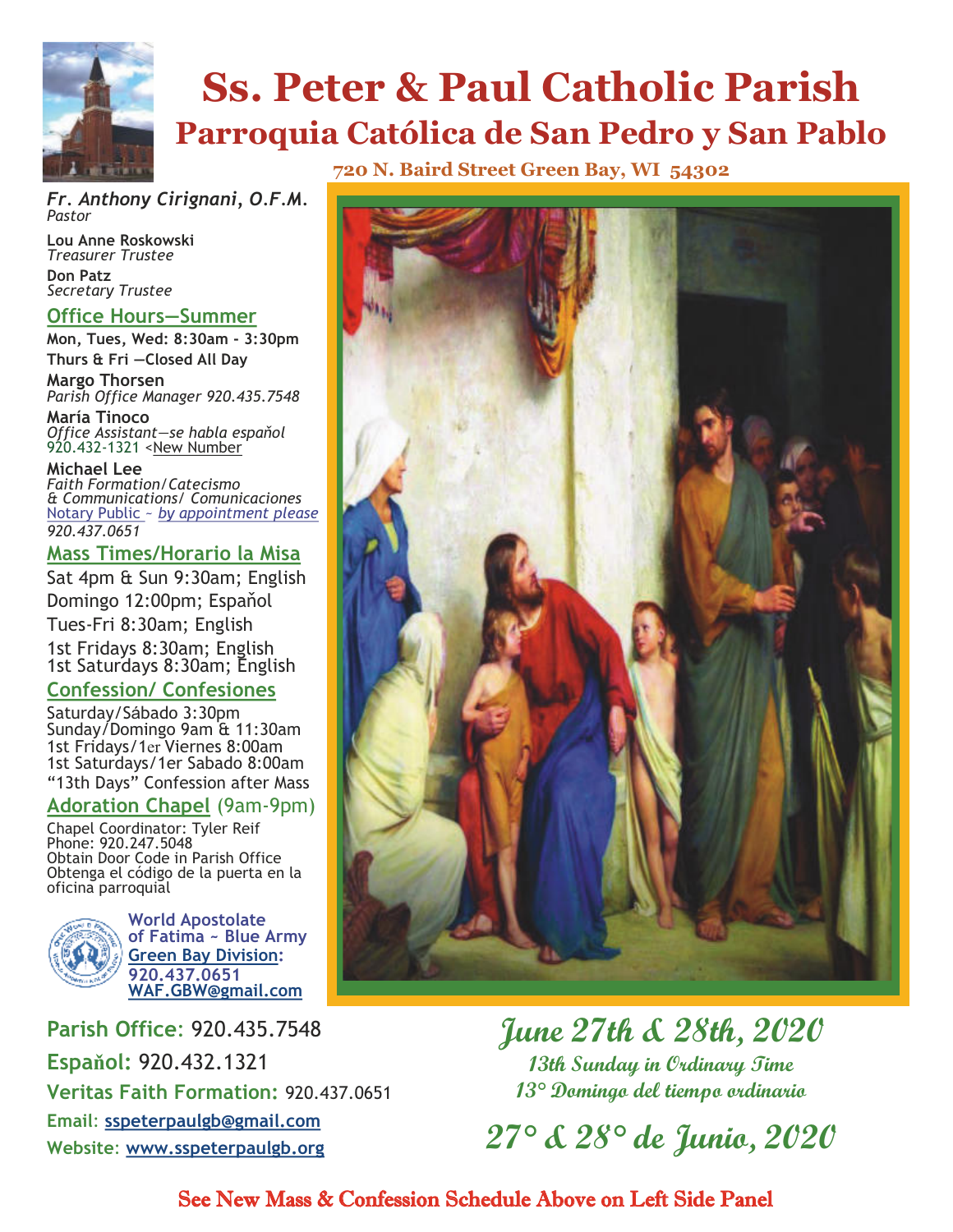### **Schedules, News, & Updates**









#### **From Week Ending June 8th, 2020**  BUDGET: **\$6, 800 Needed Weekly**

| Last 2 weeks collected — |                                       |
|--------------------------|---------------------------------------|
| Stewardship:             | \$11,670                              |
| Repair                   | 185                                   |
| <b>TOTAL:</b>            | \$11, 855                             |
|                          | Vear To Date Budget Needed (Week #40) |

Year-To-Date Budget Needed (Week #49) **\$333, 200** Stewardship Collected YTD **Short -29, 300** 

| \$303.900 |  |
|-----------|--|
|           |  |

#### *\*Includes online giving ~*

If you would like to enroll in secure online giving, please visit https://sspeterpaulgb.weshareonline.org/ or just click the link if you read the bulletin online.

Now that limited public attendance at Mass is again available, you can bring your contributions to Mass, and place them in the large collection basket(s) located in Church. And with Summer Office Hours in effect, you can drop your contribution envelopes off at the office if you are out and about.

You can also mail-in your envelopes or checks to: Ss. Peter & Paul Parish, 720 N. Baird Street, Green Bay, WI 54302.

Slowly, but surely, our parish life is beginning to get back to something that seems more normal.

In the meantime, please know that your offerings; small, large, or in-between are truly appreciated, and are always blessed by God.

Thank You, & God Bless You All!

#### **13th Week of Ordinary Time**

*The Rosary is Prayed 30 minutes before each Mass* **Sun, June 28th—13th Sunday in Ordinary Time**  *Saturday Vigil of Sunday: 3:30 PM Confessions 4:00pm—†Salvador Lopez (Father of Fr. José) and the Lopez Family, Living & Deceased*

9:30 AM—†James Husnik - (Confessions at 9am) 12:00 PM—Vivos y Difuntos de Nuestra Parroquia

**Mon, June 29th—Ss. Peter & Paul, Apostles** 8:30 AM—Sung Mass for Our Patronal Feast Day *Plenary Indulgence Under Usual Conditions*

**Tues, June 30th—***1st Martyrs of the Holy Roman Church* 8:30 AM— †Robert, †Greg, & †Robert, Jr., Bodart **Wed, July 1st—***St. Junipero Serra, Priest & Friar* 8:30 AM—Fr. Jon Thorsen, 3rd Ordination Anniversary

**Thur, July 2nd—Weekday in Ordinary Time** 8:30 AM— Birthday Blessings for Lauryn Heppe

**Fri, July 3rd—St. Thomas, Apostle—First Friday** 8am Confessions, 8:30 AM; †Fred & †Rita Strebel, & †Dave Gibson

*Sat, July 4th— Independence Day, U.S.A.—1st Saturday* 8am Confessions, 8:30am; †Antone Liebergen & Family, And, Living & Deceased Members of the World Apostolate of Fatima, USA & Green Bay Division

#### *Saturday Vigil of Sunday*

 *3:30 PM Confessions 4:00pm— †Tim Walczyk, and Living & Deceased of the Walczyk Family*

**Sun, July 5th—14th Sunday in Ordinary Time** 

9:30 AM—†Harry & †Helen Johnson & Family Members 12:00 PM—Misa en Espaňol—Vivos y Difuntos de Nuestra Parroquia

#### **Looking For Answers?**



every day, Divine Mercy Chaplet at 3PM, and Rosary at 7PM each day, and provide lots of other great Catholic information besides!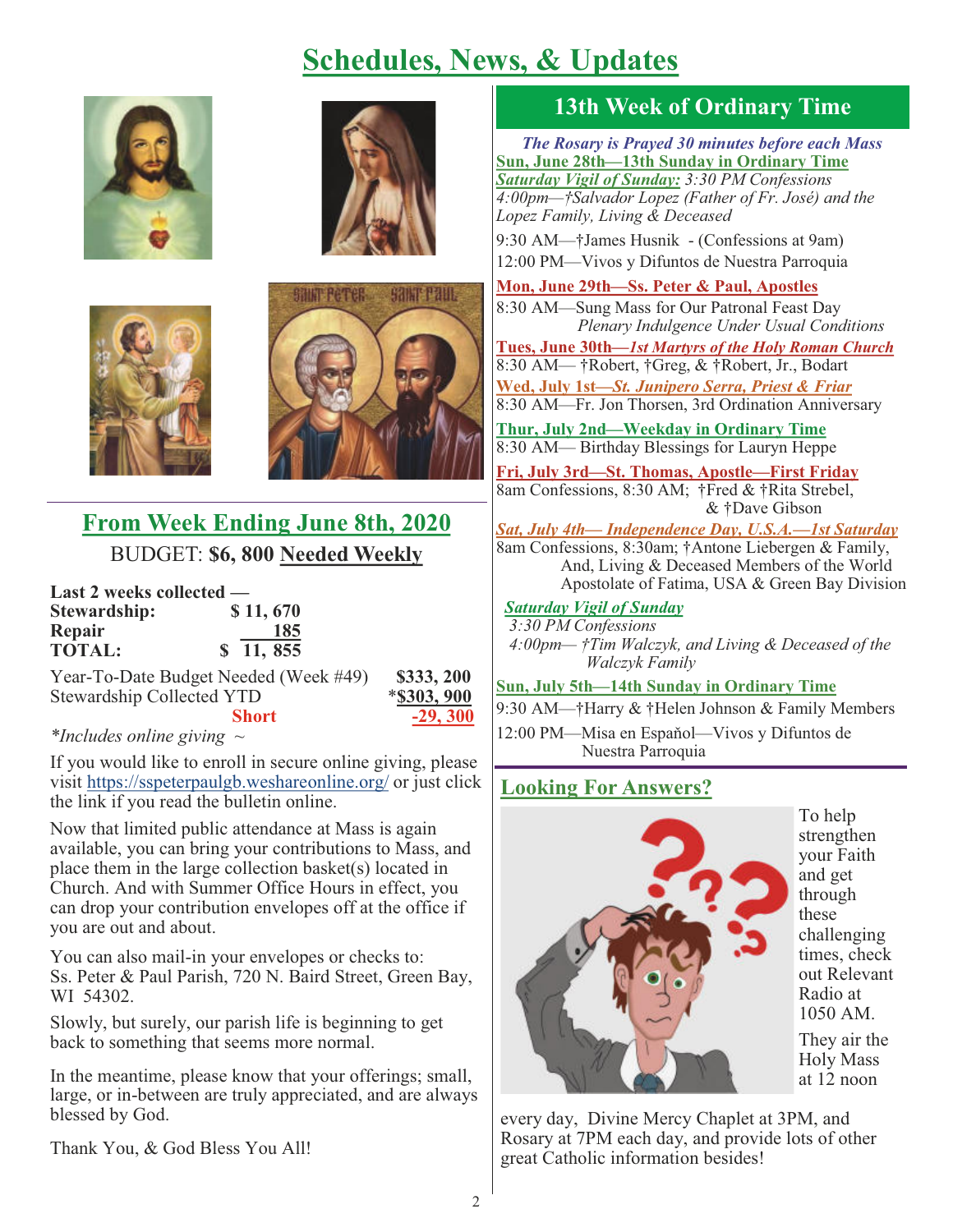### **More News & Updates**

Be Joyful and Stouthearted;

#### The Bright Dawn of Hope is Breaking Upon Us!

## Please join us 30 minutes before each Mass to pray the Rosary



#### **Pope Francis' June Intention: The Way of the Heart** We pray that all those who suffer may find their way in life, allowing themselves to be touched by the Heart of Jesus.

### **†Salvador Lopez-Ornelas**

In your charity, please pray for the repose of the soul of Fr. José's father, Salvador Lopez-Ornelas.

Mr. Lopez died last Sunday, after a long illness. The funeral Mass was celebrated this past Wednesday, at the family's local parish, St. Philip's in Green Bay.

Mr. Lopez will be buried in Mexico at a later date, as was his long-time and heartfelt desire.

Our Saturday Vigil Mass, this weekend (4pm, June 27th) is being offered for the repose of his soul, and for all of the Lopez family members; living and deceased.

Both of Fr. José's parents have been regular adorers in our Christ the King Eucharistic Adoration Chapel for many years. We know that it will be a continuing comfort to Mrs. Lopez, to have her son, Fr. José close by—as he moves to Ss. Peter & Paul Parish in early August.

†Eternal Rest Grant Unto Him, O Lord, and Let Perpetual Light Shine Upon Him. Amen.

†May He Rest in Peace. Amen.

†May His Soul, and the souls of all the Faithful Departed, through the Mercy of God, Rest in Peace.

Amen.

### **FAITH FORMATION NEWS**

First Communion Masses will be on July 26th, at 9:30am (English) and 12:Noon (Spanish).

Parents will be contacted soon regarding preparation classes to be scheduled on 2 or 3 Saturday mornings.

#### Readings for the week of June 28, 2020

| Sunday:   | 2 Kgs 48-11, 14-16aPs 89:2-3, 16-17, 18-19 [2a] Rom 6:3-4, 8-11 Mt 10:37-42              |
|-----------|------------------------------------------------------------------------------------------|
| Monday:   | Acts 12:1-11/Ps 34:2-3, 4-5, 6-7, 8-9 [5b]/2 Tm 4:6-8, 17-18/Mt 16:13-19                 |
| Tuesday:  | Am 3:1-8; 4:11-12/Ps 5:4b-6a, 6b-7, 8 [9a] Mt 8:23-27                                    |
|           | Wednesday: Am 5:14-15, 21-24/Ps 50:7, 8-9, 10-11, 12-13, 16bc-17 [23b] Mt 8:28-34        |
| Thursday. | Am 7:10-17/Ps 19:8, 9, 10, 11 [10cd]/Mt 9:1-8                                            |
|           | Friday: Eph 2:19-22/Ps 117:1bc, 2 [Mk 16:15]/Jn 20:24-29                                 |
|           | Saturday: Am 9:11-15/Ps 85:9ab and 10, 11-12, 13-14 [cf. 9b] Mt 9:14-17                  |
|           | Next Sunday: Zec 9:9-10/Ps 145:1-2, 8-9, 10-11, 13-14 [cf. 1]/Rom 8:9, 11-13/Mt 11:25-30 |

#### **HOLY MASS—COVID-19 UPDATE**

Limited attendance at Weekday Masses is now permitted. Presently, we are limited to 25% of church capacity, or approximately 130 people in attendance—on a "First-Come" Basis.

**At Sunday Masses Also** We are able to have Public Attendance equal to 25% of our Church Capacity (roughly 130 people). "First-Come" Basis; Use Entrance from Parking Lot.

The Diocese encourages, but does not require the wearing of masks while in church—We have disposable masks available as you enter.

#### Please **do not** wear gloves.

Please stay home & care for yourself if you are ill, and please call the parish office and let us know.

You are NOT obliged to attend, as Bishop Ricken has granted a temporary dispensation from the Mass & Communion obligation until further notice.

It's been a long haul, but we're coming out on the other side—FINALLY!



#### **Two Intercessors for Our Time**

During this difficult time, let's turn in prayer to Saints Francisco and Jacinta of Fatima.

Both died from a terrible outbreak of the flu in Portugal.

**The Adoration Chapel Has Re-Opened. Please Obtain the NEW Door Code from the Parish Office. Please DO NOT Give the Code to Anyone—Always Refer them to the Office, Thank You!**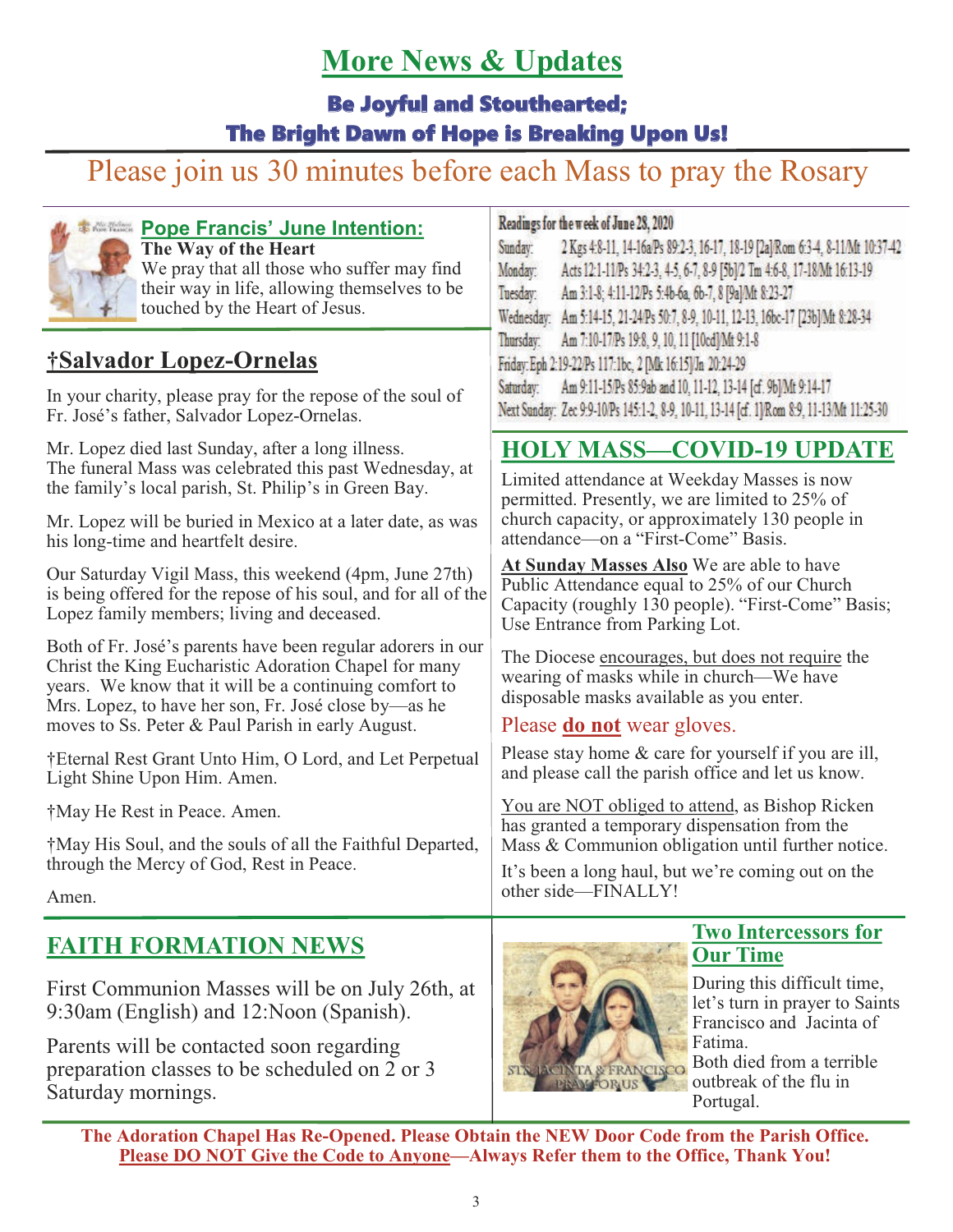

#### *Welcome to the 13th Sunday in Ordinary Time! Dear Ss. Peter & Paul Parish Family,*

Each week, we are welcomed by our fellow sojourners as we gather together to celebrate the Eucharist.

Today we hear of a woman and her husband who offer hospitality to the prophet Elisha whenever he comes to their city. Let us find a place in our hearts for our Lord to stay, so that we may gain strength and nourishment on our journey to the kingdom.

Special Note: We will be praying daily, at weekday Mass, special prayers for our Nation, each day until the 4th of July. God Bless America and all of us who live in this Country.

**In Your Charity Please pray** for the Soul of Fr. José's dad. See the obituary notice on page 3 for details.

#### **THE WORD ~ FOR YOU**

Much is demanded of a disciple, but great are the rewards.

Elisha's benefactors furnish a room for the itinerant prophet, and he goes on to make them an extraordinary promise.

St. Paul tells the Romans that those baptized in Christ are baptized into his death, but will also live with Him in eternal life.

Jesus tells his apostles that each must take up his cross, but they will be rewarded with everlasting life in the kingdom.

*ARE WE WILLING TO BE MISSIONARY DISCIPLES AS WELL?*

#### **QUESTIONS FOR REFLECTION:**

When am I unwilling to stand up for what I believe? What fears prevent me from bringing my faith into the light?

#### **FEAST OF Ss. PETER & PAUL!**

Come celebrate our Patronal Feast day This Weekend (Saturday) June 27th 4pm, Sunday June 28th 9:30am English, and 12pm Spanish. On Monday June 29th, we will officially observe The Solemnity of Saints Peter & Paul with an 8:30am Festive Mass (Rosary at 8am). **Please note** that a Plenary Indulgence is available, under the usual conditions, for participating in the Holy Mass for the patronal feast of our parish.

#### **JULY—Month of the Precious Blood of Jesus**

Friday, July 3rd—Feast of St. Thomas the Apostle, and 1st Friday: Confessions 8am, Mass 8:30am followed by exposition and litany to the Precious Blood of Jesus .

Saturday, July 4th—Independence Day & 1st Saturday: Confessions 8am, Mass 8:30am.

Finally, as we've only recently returned to public attendance at Sunday Mass, I am sharing below, for a 3rd time, Bishop Ricken's letter appointing Fr. José Lopez as our Administrator, effective August 3rd, 2020.

# **Peace, Good, & Blessings! Fr. Tony & Your Parish Staff**

**Official Letter of Appointment of Fr. José López Vargas:**





**DIOCESE OF GREEN BAY** P.O. Box 23825 . Green Buy, '8/1 54325-3825 . 920-272-8194 . PAX 920-435-1130

May 12, 2020

**OFFICE OF THE BISHOP** 

Rev. José López Vargas St. Francis of Assisi Parish 601 N. 8th St. Manitowoc, WI 54220-3919

Dear Father Löpez Vargas,

God's blessings to you this spring season!

Following consultation with the Priest Personnel Board and in accord with Canons 539 and 540 of the Code of Canon Law, I am pleased to appoint you Administrator of SS. Peter and Paul Parish, Green Bay, effective August 3, 2020. At the same, in accord with Canons 552 and 572, I hereby conclude your appointments as Parochial Vicar of St. Francis of Assisi Parish, Manitowoc, and as Chaplain of Roncalli Catholic Schools, Inc., effective August 2, 2020.

As you serve the people of this parish as their administrator, I know that you will assist them to grow in holiness and to work for the building up of God's Kingdom in the Church of Green Bay. I ask that you give special attention to promoting and praying for vocations to the priesthood and consecrated life in our Diocese.

With prayers and blessings, I remain

Sincerely yours in Christ,

4

aund C Rube

Most Rev. David L. Ricken, DD, JCL Bishop of Green Bay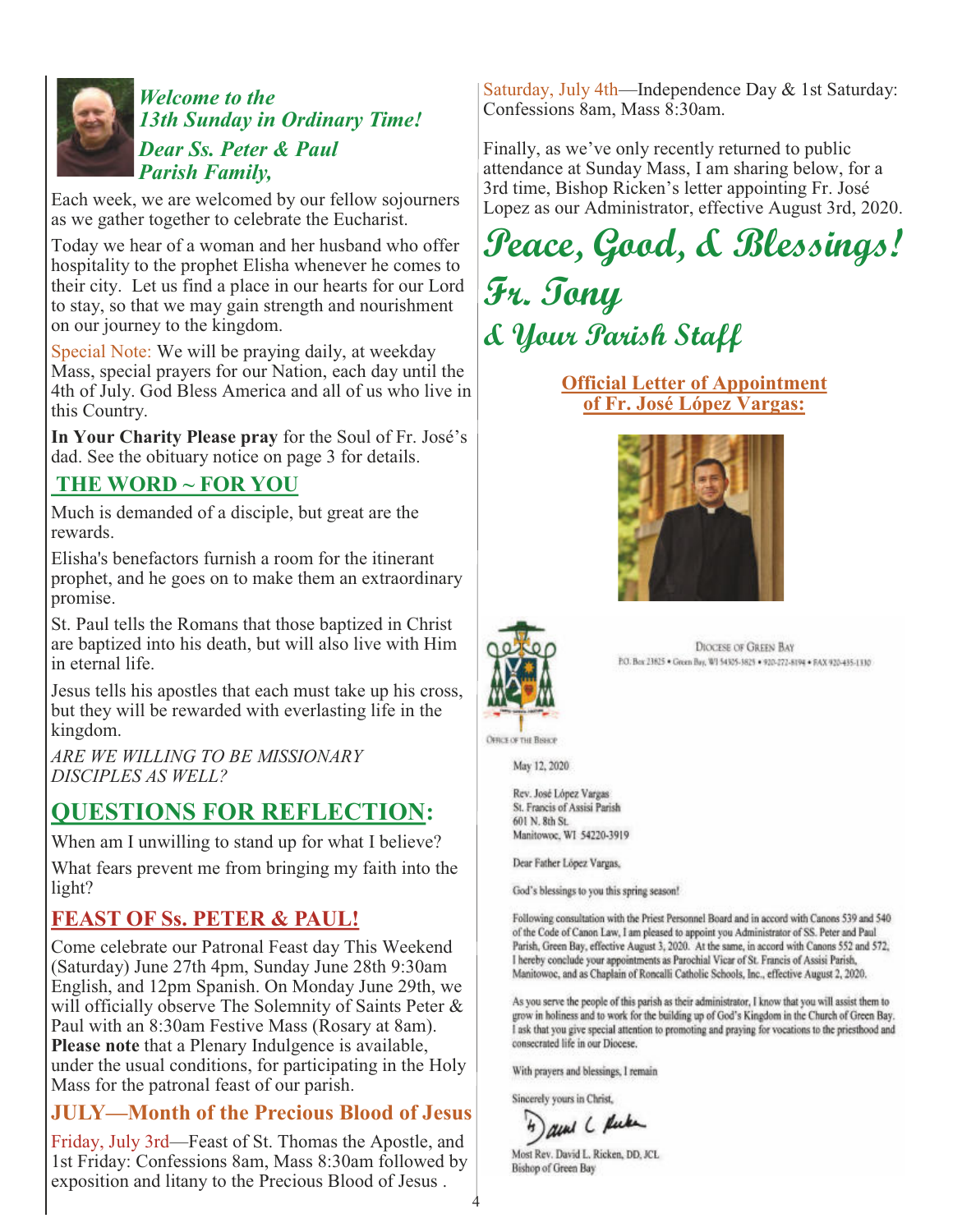### **Noticias Importantes**

**Nuestra oficina parroquial** es "abierta por teléfono" y por unas visitas en persona, lunes, martes, y miércoles, 8:30am—3:30pm.

#### **Las clases de Primera Comunión**:

Las misas de primera comunión serán el 26 de julio, a las 9:30 a.m. (inglés) y a las 12: mediodía (español). Los padres serán contactados pronto con respecto a las clases de preparación que se programarán para 2 o 3 sábados por la mañana.

#### **†Sr. Salvador Lopez-Ornelas**

En tu caridad, reza por el descanso del alma de Salvador López-Ornelas, el papá del Padre José Lopez Vargas. El Sr. López murió el pasado domingo, tras una larga enfermedad. El funeral fue el miércoles pasado, en la parroquia de San Felipe en Green Bay.

El Sr. López será enterrado en México en una fecha posterior, como fue su deseo sincero y de mucho tiempo.

Nuestra misa del sábado (a las 4pm) este fin de semana (27 de junio), se ofrece para el descanso de su alma, y para todos los miembros de la familia López; vivos y difuntos.

Los padres del P. José han estado rezando en nuestra capilla de adoración, diariamente, durante muchos años. Sabemos que será un consuelo para la Sra. López, cuando su hijo, el Padre José, se mueve aquí en nuestra parroquia de San Pedro y San Pablo.

† Descanso eterno Concédele, Señor, y deja que la luz perpetua brille sobre él. Amén.

† Que su alma y las almas de todos los fieles difuntos, por la misericordia de Dios, descansen en paz. Amén.

### **Julio: Mes de la preciosa sangre de Jesús**

Viernes 3 de julio: Fiesta de Santo Tomás Apóstol, y primer viernes. Confesiones 8am, Misa (inglés) 8:30am

Sábado 4 de julio: Día de la Independencia, EE.UU., y Primer Sábado. Confesiones 8am, Misa (inglés) 8:30am

**La Capilla de la Adoración** está disponible de 9am a 9pm todos los días. Debe obtener el código de la puerta de la oficina parroquial.

No conteste la puerta ni permita que nadie más entre. Deben usar el código de la puerta; sin excepciones. Gracias.



#### **Queridos hermanos y hermanas, ¡Bienvenido al 13º domingo del tiempo ordinario!**

 Cada semana, nuestros compañeros de viaje nos dan la bienvenida mientras nos reunimos para celebrar la Eucaristía.

Hoy escuchamos de una mujer y su esposo que ofrecen hospitalidad al profeta Eliseo cada vez que viene a su ciudad.

Encontremos un lugar en nuestros corazones para que nuestro Señor se quede, para que podamos ganar fuerza y alimento en nuestro viaje al reino.

Estaremos orando diariamente, en la misa entre semana, oraciones especiales para nuestra nación, cada día hasta el 4 de julio. Dios bendiga a Estados Unidos y a todos los que vivimos en este país.

**En tu caridad**, ora por el alma del p. El papa de José. Vea el aviso de obituario en la columna del lado izquierdo de esta página para más detalles.

#### **LA LA PALABRA ~ PARA TI**

Se exige mucho a un discípulo, pero grandes son las recompensas. Los benefactores de Eliseo proporcionan una habitación para el profeta itinerante, y él les hace una promesa extraordinaria.

San Pablo les dice a los romanos que los bautizados en Cristo son bautizados en su muerte, pero también vivirán con Él en la vida eterna.

Jesús les dice a sus apóstoles que cada uno debe tomar su cruz, pero serán recompensados con la vida eterna en el reino.

¿ESTAMOS DISPUESTOS A SER DISCIPLOS MISIONEROS?

#### **PREGUNTAS DE LA SEMANA:**

¿Cuándo no estoy dispuesto a defender lo que creo?

¿Qué temores me impiden llevar mi fe a la luz?

#### **ACTUALIZACIONES DE VERANO**

El nuevo horario de misas de fin de semana comienza hoy: **Confesiones:** 30 minutos antes de cada misa; **Sábado Misa de Vigilia**: 4:00 pm ~ Inglés; **Misas dominicales**: 9:30 a.m., inglés, 12 p.m., español; **Misas de lunes a viernes**: martes a viernes, 8:30 a.m. ~ Inglés

**Recuerde:** el rosario comienza 30 minutos antes de la misa.

antes de lo planeado (anualmente). Esto es para la seguridad y protección de TODOS los adoradores.

### **Paz, bien y bendiciones**

*Padre Tony y su personal parroquial*